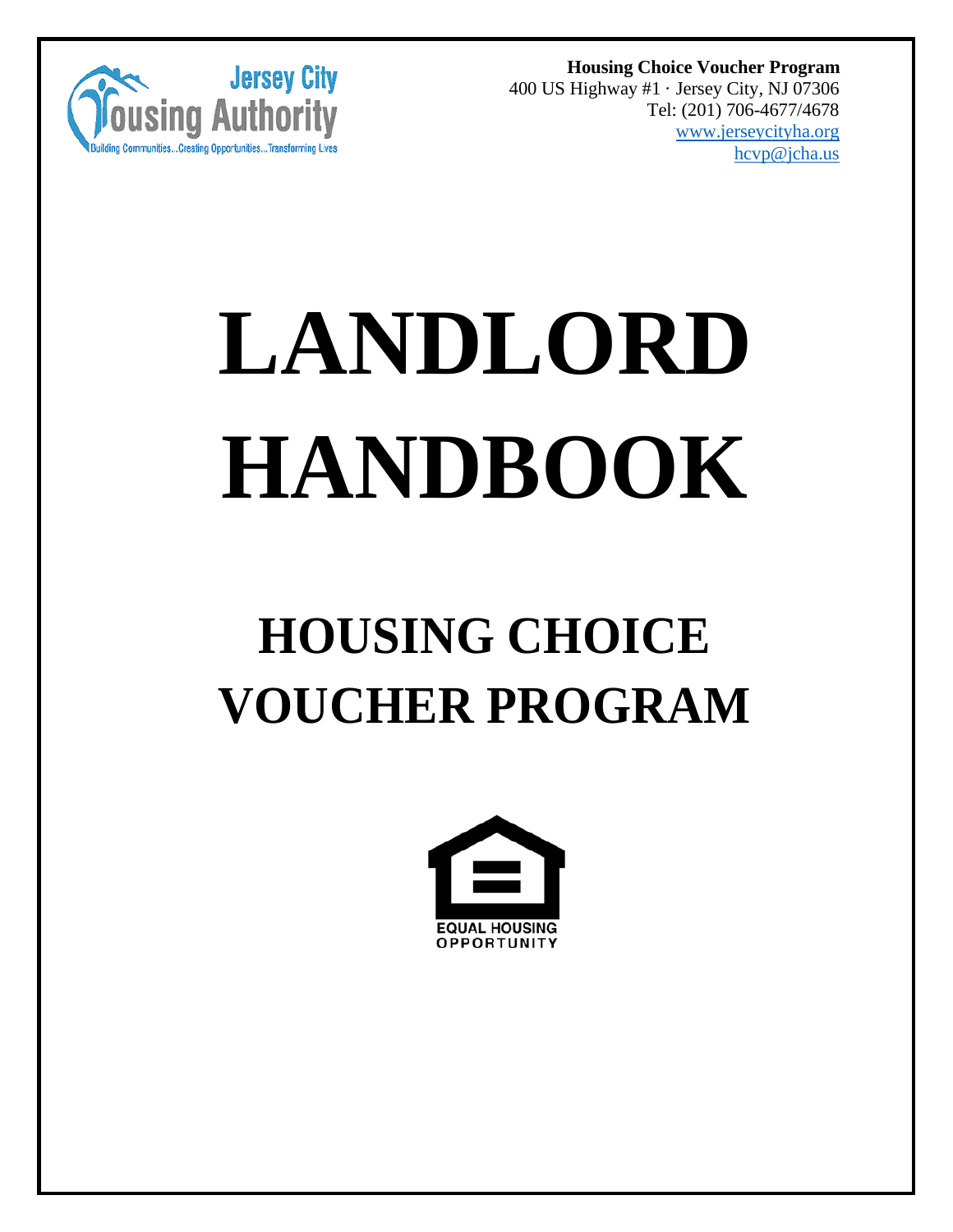#### **Introduction:**

The Housing Choice Voucher Program, commonly known as Section 8, was enacted by the Housing and Community Development Act of 1974. It is funded through, and monitored by, the United States Department of Housing and Urban Development, or HUD.

The Jersey City Housing Authority provides rent subsidy to eligible extremely low- and very low-income families through the Housing Choice Voucher (HCV) Program. Under the HCV program, families initially pay no more than 40% of their monthly adjusted income toward rent and utilities. JCHA makes a housing assistance payment, known as a HAP payment, for the remaining portion of the agreed-upon rent directly to the landlord via direct deposit. Payments are deposited the first five days of each month.

This handbook will provide an overview of the JCHA's Housing Choice Voucher Program, the lease-up process, and obligations of the Owner, Tenant, and JCHA

# **The Voucher:**

The Housing Choice Voucher documents that the family has met program requirements, is eligible to receive rental assistance, and agrees to the terms and conditions of the program. The family has 60 days in which to locate a unit that is decent, safe, and sanitary. The family must submit a Request for Tenancy Approval (RFTA) packet on or before the voucher's expiration date. If the family fails to submit a RFTA packet, and the voucher expires, the voucher will then be re-issued to another eligible family from the waiting list.

#### Eligible and Non-Eligible Housing:

These types of housing **ARE** eligible for assistance:

- Manufactured Home
- Single Family Home
- Garden Apartment/Low Rise Apartment (more than one unit in the same building that are 2 to 4 stories high)
- Semi-Detached/Row House (units that are a double home or that are attached in a row)

These types of housing **ARE NOT** eligible for assistance:

- Housing owned, or co-owned, by ant member of the family to be assisted
- Housing owned by a parent, child, grandparent, grandchild, sister, or brother of any member of the family; unless the JCHA has determined (and has notified the owner and the family of such determination) that approving a rental unit, notwithstanding such relationship, would provide reasonable accommodation for a family member who is a person with disabilities
- Housing owned by those who are prohibited from participation due to conflict of interest

*JCHA Housing Choice Voucher Program- Landlord Handbook*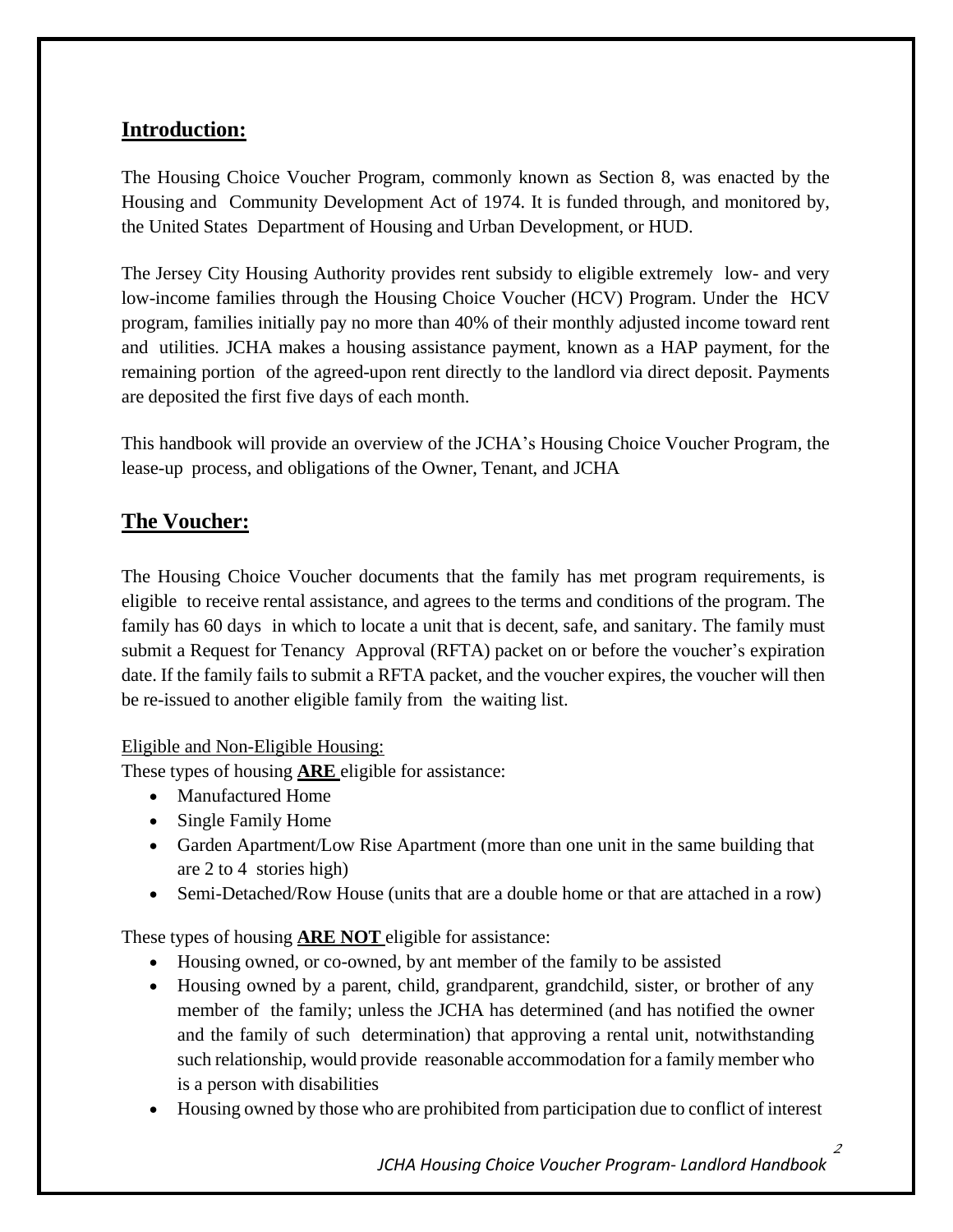(such as Housing Agency employees)

- Nursing homes, units within the grounds of penal, reformatory, medical, mental, or similar public or private institution
- Facilities providing continual psychiatric, medical, or nursing services
- Rooming or boarding houses
- Unites in which families are being assisted under other subsidy programs

#### **Payment Standards:**

Payment Standards are used to calculate the maximum amount of housing subsidy JCHA will pay on behalf of a family. The payment standard used in the calculation is based on the family's voucher size, or unit size chosen if the unit is a lower bedroom size than was issued on the voucher. Payment standards are derived from the Fair Market Rents (FMRs) for the area and can be between 90% and 110% of the posted FMR. Anything outside that range must be pre-approved by HUD.

## **Fair Market Rents:**

Fair Market Rent (FMR) is a combination of rent and tenant-paid utilities used in the determination of payment standards for participants in the Housing Choice Voucher Program. FMRs are adjusted annually by HUD to reflect the area's current market rents.

#### **Housing Agency Disapproval of Owner:**

JCHA must not approve a unit if HUD has notified the housing agency that the owner is disbarred, suspended, or subject to a limited denial of participation. When directed by HUD, JCHA must not approve a unit if:

- The Federal Government has begun an administrative or judicial action against the owner for violation of the Fair Housing Act or any other federal equal opportunity requirement, and such action is pending.
- A court or administrative agency has determined that the owner violated the Fair Housing Act or other federal equal opportunity requirements.

JCHA may also deny approval to lease a unit from an owner for any of the following reasons:

- The owner has violated obligations under a housing assistance payment contract under Section 8 of the 1937 Act.
- The owner has committed fraud, bribery, or any other corrupt or criminal act in connection with federal housing program(s).
- The owner has a history or practice of non-compliance with the Housing Quality Standards for units leased under the tenant-based programs, or with applicable housing.

*JCHA Housing Choice Voucher Program- Landlord Handbook*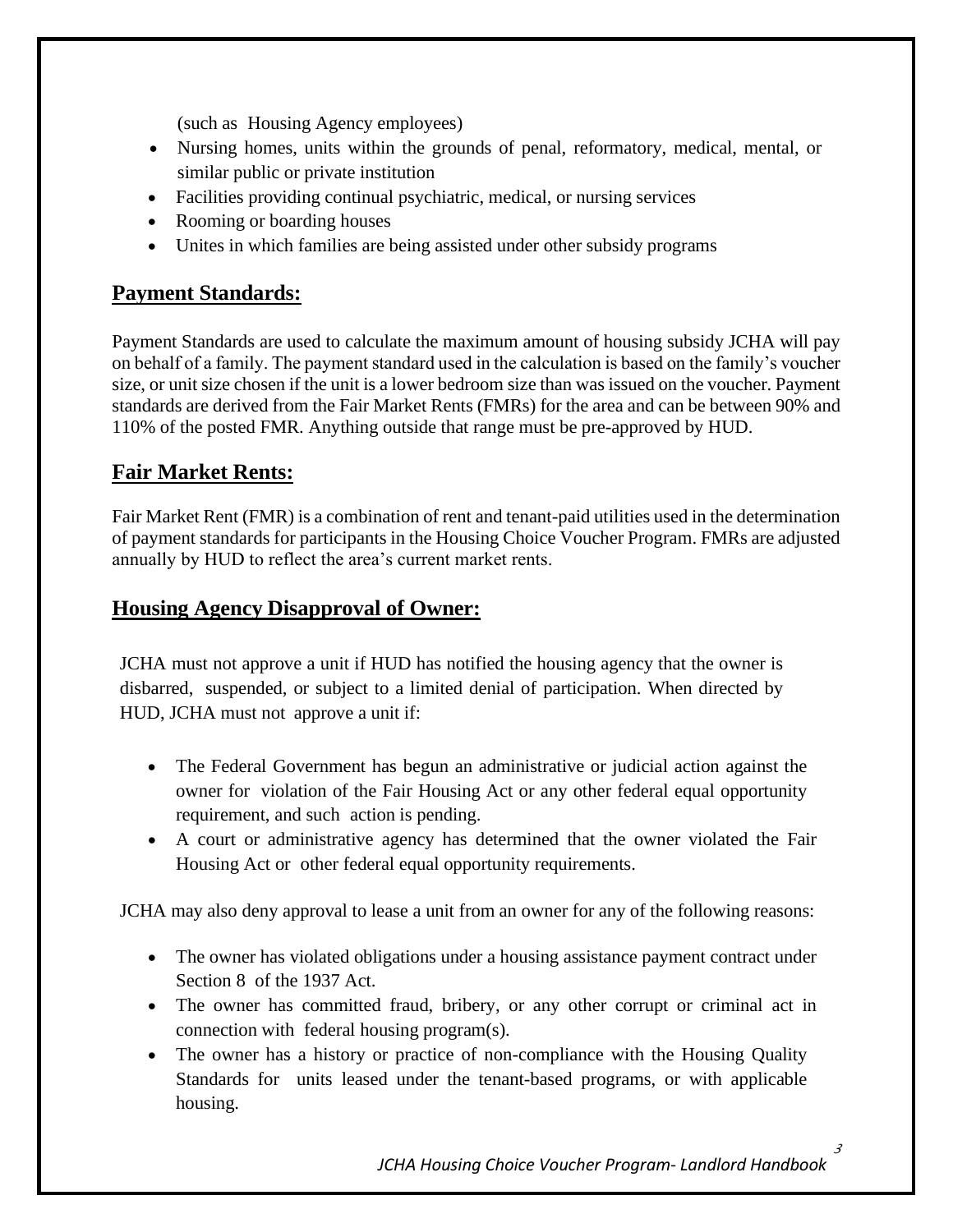# **Request for Tenancy Approval (RFTA) Packet:**

The Request for Tenancy Approval (RFTA) packet is given to the family during their initial intake interview. The RFTA packet is to be completed by the landlord/property manager and submitted to JCHA for approval. All documentation MUST BE COMPLETE AND SIGNED to avoid inspection scheduling delays. Additionally, the landlord will be handed with the RFTA packet, the Automatic Deposit Agreement (ACH Credit), and Taxpayer Identification Number and Certification, commonly known as the W-9 form. These forms must be completed and signed before any payment can be made to the landlord. In addition, the owner must attach documentation verifying ownership of the property (i.e., recorded deed or closing papers from a sale of the property). The RFTA must be submitted only after the landlord has determined the tenant's suitability for a unit and the tenant is still interested in renting the unit.

When completing the RFTA packet, it is important to pay attention to the following:

- Proposed Rent- Total rent to owner. Must include all applicable taxes. Also included in this amount are any monthly HOA fees and other monthly fees and charges for which the family will be responsible, including monthly rates charged by the landlord for water usage in the apartment complexes where the tenant is responsible for paying the water, but that utility is not metered separately.
- Utilities & Appliances- On the HUD form 52517 included in the RFTA packet, the owner shall provide and/or pay for the utilities and appliances indicated by placing an "**O"** in the **"provided by"** and **"paid by"** columns provided. The tenant shall provide and/or pay for the utilities and appliances indicated by placing a "**T**" in the **"provided by"** and **"paid by"** columns provided.
- W-9 Request for Taxpayer Identification number and Certification- This form must be completed and signed. JCHA reports rental income over a certain amount to the Internal Revenue Service (IRS). The name, company name if applicable, mailing address, and Social Security Number or Tax Identification Number provided on this form will be sent to the IRS with the amount of rental income paid to the landlord.
- Direct Deposit- JCHA requires all housing assistance payments to be done by direct deposit. This form must be completed in its entirety and submitted to JCHA.
- Proof of Ownership & Management Agreement- Proof of ownership must be attached to the RFTA packet (if not previously obtained), as well as a property management agreement (if applicable) where the owner has contracted with a company to manage the property. The document must specify whether the property management company may collect rent and/or sign documents.

#### **The required documents when completing the RFTA are listed below:**

• RENT ROLL (IF THE BUILDING CONSISTS OF THREE OR MORE UNITS)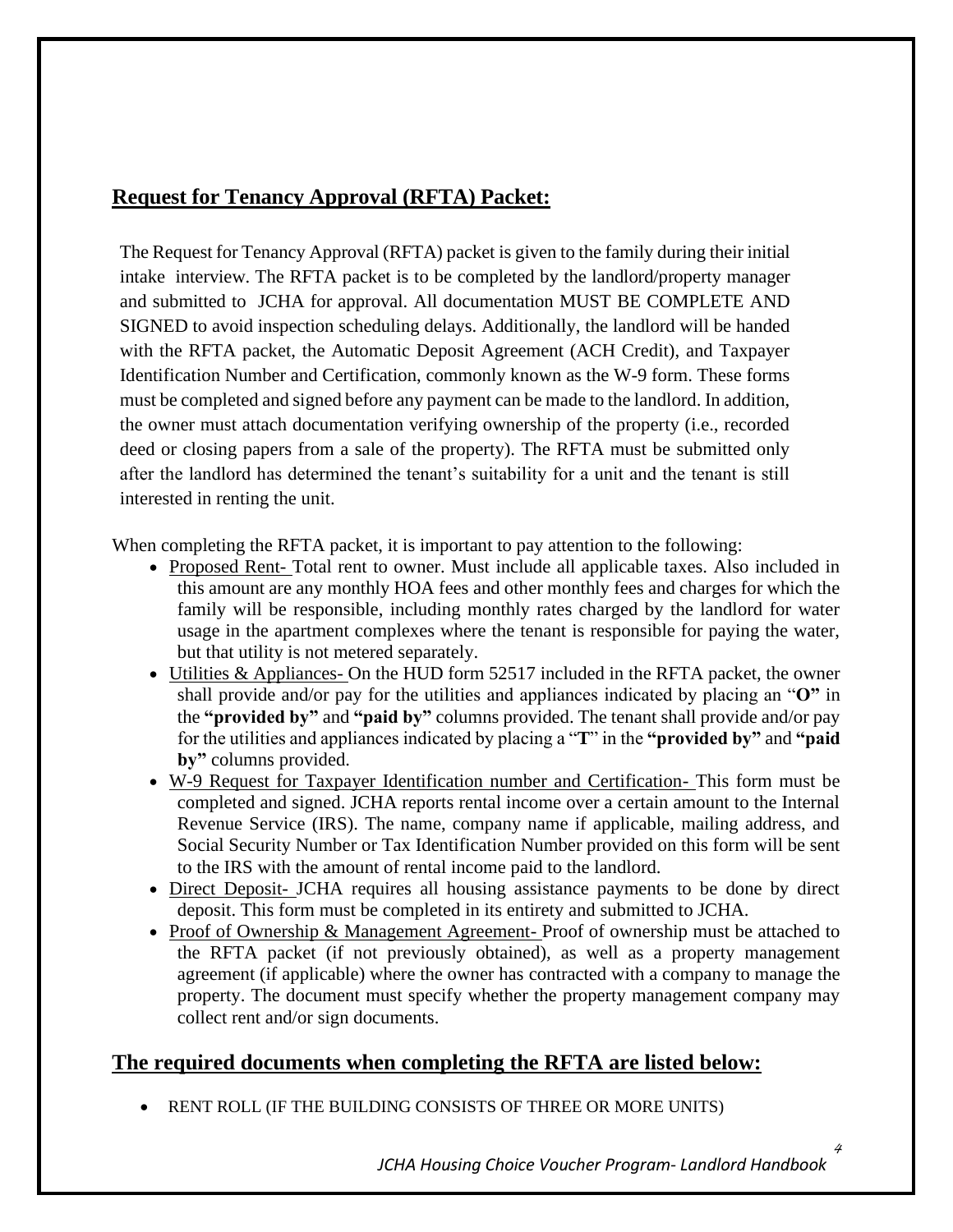- RECORDED PROPERTY DEED\*
- CURRENT INSURANCE POLICY  $\sim$  Declaration page ONLY\*  $\sim$  certificates, binders and/or liability of Insurance are NOT ACCEPTABLE
- CURRENT AND PAID-TO-DATE TAX BILL
- CURRENT AND PAID-TO-DATE WATER BILL\*
- COMPLETED W-9 FORM (see attached)  $\sim$  LLC and/or Corporation's MUST also include their IRS Employee Identification (EIN) AND their LLC and/or Corporation's formation documentation
- COMPLETED DIRECT DEPOSIT FORM (see attached) ~ you MUST also attach a voided check for checking account and/or a deposit slip for savings account\*
- MANAGEMENT AGREEMENT  $\sim$  ONLY if you have a Managing Agent, then submit the written management agreement, a W-9 form and/or their IRS Employee Identification (EIN) AND their LLC and/or Corporation's formation documentation\*
- COPY OF UNEXECUTED LEASE Tenancy Addendum must be incorporated in the Executed lease.

#### **Inspections:**

Inspections are conducted to ensure that all subsidized units meet the minimum Housing Quality Standards (HQS) of decent, safe, and sanitary housing. These inspections are performed initially before the family moves into the unit, annually, and whenever the family, landlord, or JCHA determines a special inspection is warranted due to possible fraud or emergency repairs. A random number of Quality Control Inspections are also performed during the year, per HUD's requirements. JCHA does not perform move-out inspections.

HQS standards have been amended to allow microwave ovens to be substituted for a tenant-supplied Oven and stove/range. A microwave oven may be substituted for an owner-supplied oven and stove/range if the tenant agrees and the microwave oven is furnished instead of an oven and stove/range to both subsidized and non-subsidized tenants in the same complex or premises.

If serious violations are found during an inspection, the unit will fail and must be re-inspected after the violations are corrected. **A UNIT MUST COMPLETELYPASS INITIAL INSPECTIONBEFORE THE EFFECTIVE DATE OF THE LEASE AGREEMENT AND HAP CONTRACT. PAYMENTS WILL NOT BE MADE WITHOUT A PASSED INSPECTION.** No more than two failed initial inspections will be allowed. If the unit fails initial inspection a second time, the family must locate another unit.

An annual, special, or quality control inspection may reveal the unit is in violation of HQS regulations. The inspector will determine, based on the requirements, the party responsible for making the repairs. The landlord is not held responsible for HQS failures caused by the tenant. JCHA may terminate assistance to a family because of HQS breach by the family. For landlord-responsible items, no more than two failed inspections will be allowed before abatement of the payment. Abatement will last for a maximum of 30 days. If the unit does not pass inspection during the abatement period, the HAP Contract will automatically terminate. If the unit does pass inspection during the abatement period, the payments will resume. The landlord will not be eligible to receive the abated payments, nor can they be collected from the tenant.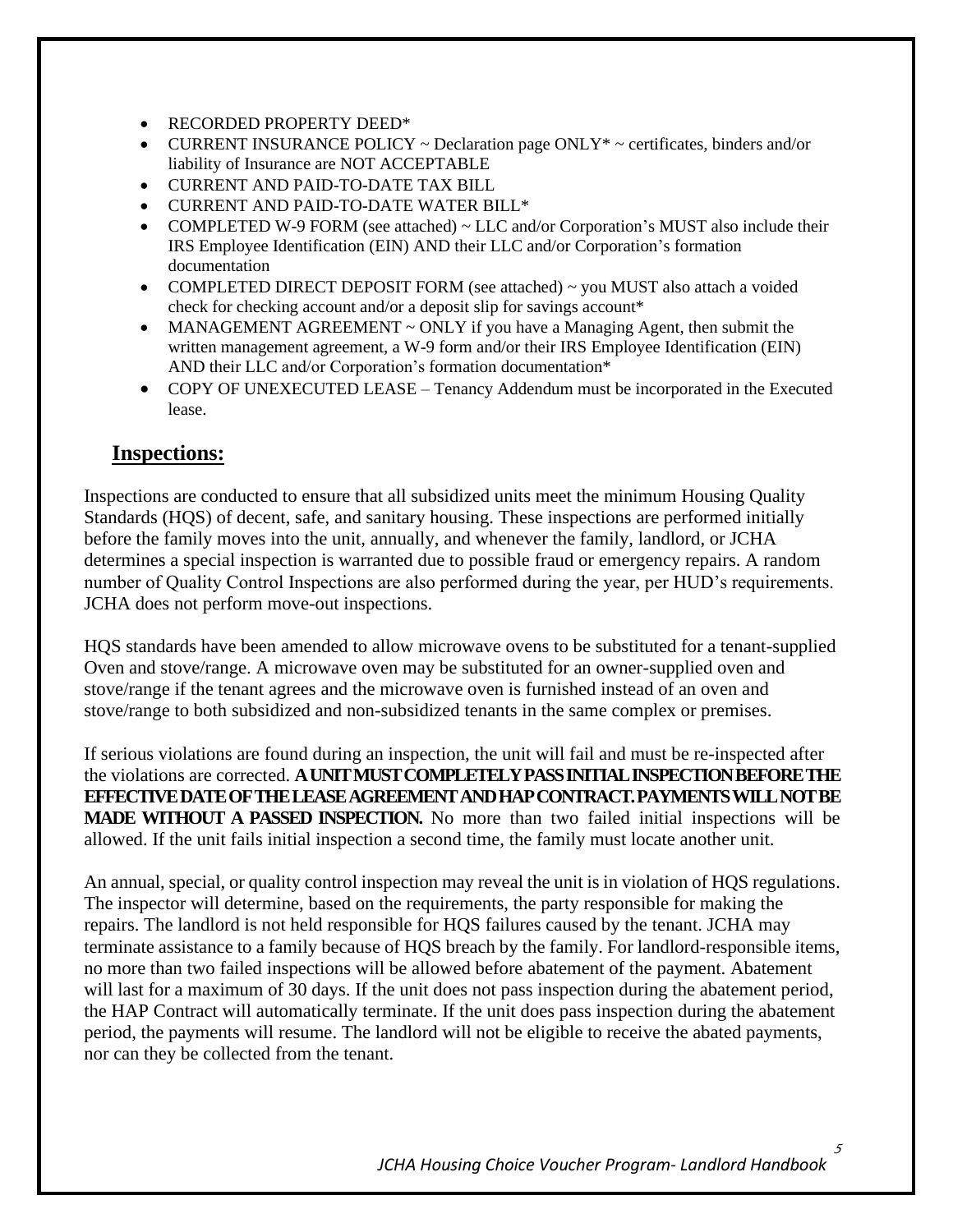# **Lease Agreement & Housing Payments (HAP) Contract:**

Once the unit passes inspection, the Lease Agreement and the HAP Contract will be executed. The term of the Lease Agreement and the HAP Contract must be the same. The Lease Agreement and HAP Contract cannot exceed a 12-month period.

The Lease Agreement is between the landlord/owner and the family. JCHA is not a party to the lease. HUD's Lease Addendum must be attached to the landlord's Lease Agreement. The language in the Lease Addendum will prevail in the event of a conflict with a provision in the landlord's Lease Agreement. The following items must be included in the landlord's Lease Agreement:

- Names of the authorized occupants in the unit
- Address of the unit
- Term of the Lease (beginning and end dates)
- Total monthly rent amount
- Security deposit amount paid to the landlord collected
- Utilities and appliances paid or furnished by the landlord
- Responsibilities of the landlord
- Responsibilities of the tenant

The HAP Contract is between JCHA and the landlord/owner. In the event of a conflict between the HAP Contract and the landlord's Lease Agreement, the HAP Contract will prevail. The HAP Contract contains the following information:

- Name of Head of Household
- Names of authorized occupants of the unit
- Address of the approved unit
- Initial rent to owner
- Amount of the subsidy to be paid by JCHA
- Utility and appliance responsibilities
- Landlord's rights and responsibilities
- JCHA's rights and responsibilities

# **Request for Rent Increase:**

The contract rent (or rent to owner) may be adjusted on the anniversary date (or annual reexamination date) of the HAP contract. The rent must be reasonable and not exceed rents charged by the landlord for other comparable unassisted units. The landlord must be in compliance with the terms of the Lease Agreement and HAP Contract.

JCHA will accept requests for a rent increase no less than 90 days before the family's anniversary date from the landlord. In order to request a rent increase, landlord must return the Request for Rent Increase form 90 days prior to the anniversary date. Additionally, the landlord must obtain the tenant's signature on any rent increase and provide a new Lease Agreement. If the family decides they cannot afford the unit; they will have time to give a written 60-day Notice to Vacate.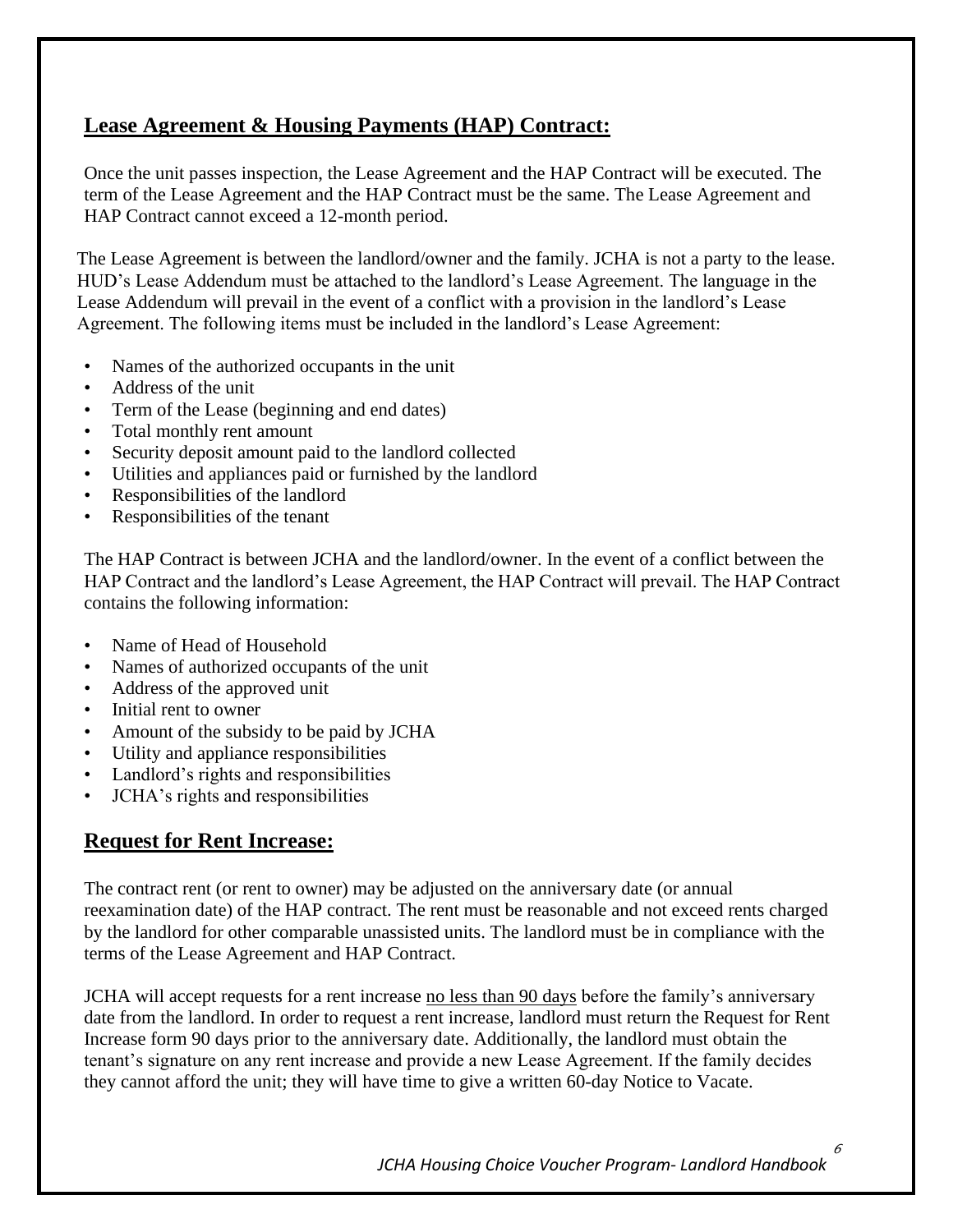Because JCHA adjusts the Payment Standards annually, the tenant must absorb any increase if the rent exceeds the Payment Standard. Changes in who will be responsible to pay for the utilities may be made only on the anniversary date.

#### **Terminations:**

The Lease Agreement terminates if any of the following occur:

- The tenant violates the Lease Agreement
- The owner and tenant mutually agree to terminate the Lease Agreement
- JCHA terminated the HAP Contract, resulting in the automatic termination of the Lease Agreement
- JCHA terminated assistance for the family, resulting in the automatic termination of the Lease Agreement

The Housing Assistance Payments (HAP) Contract terminates if:

- **JCHA** terminates program assistance for the family
- The family moved out of the unit
- JCHA does not have sufficient funds to support continued assistance for families on the program
- The unit is too small for the family because of an increase in family size or a chance in household composition
- The owner violated the terms of the HAP Contract
- Deceased single member households or a household where the remaining household member is a live-in aide, PHAs are required to discontinue HAP to the owner no later than the first of the following month after the month in which the death occurred.
- The family has been paying full rent for 180 days. The HAP Contract automatically terminates 180 calendar days after the last housing assistance payment is made to the owner

#### **Transfer of the HAP Contract:**

The landlord **may not transfer, in any form, the HAP Contract without the prior written consent of JCHA**. A change in ownership of the unit is not subject to this provision. JCHA shall give its consent to a transfer of the contract if the transferee submits in writing an agreement to comply with all terms and conditions of the HAP Contract. The transferee shall give JCHA a copy of the executed agreement.

In situations where the owner sells the property, the new owner will assume the rights and responsibilities of the HAP contract and Lease Agreement. New owners should contact JCHA to obtain the specific documentation and requirements for the proper transfer of the HAP payments to the new owner. If the new owner wishes to use the property as an owner-occupied unit, then at minimum a 60-day notice to vacate must be given to the tenant by the new owner.

*JCHA Housing Choice Voucher Program- Landlord Handbook*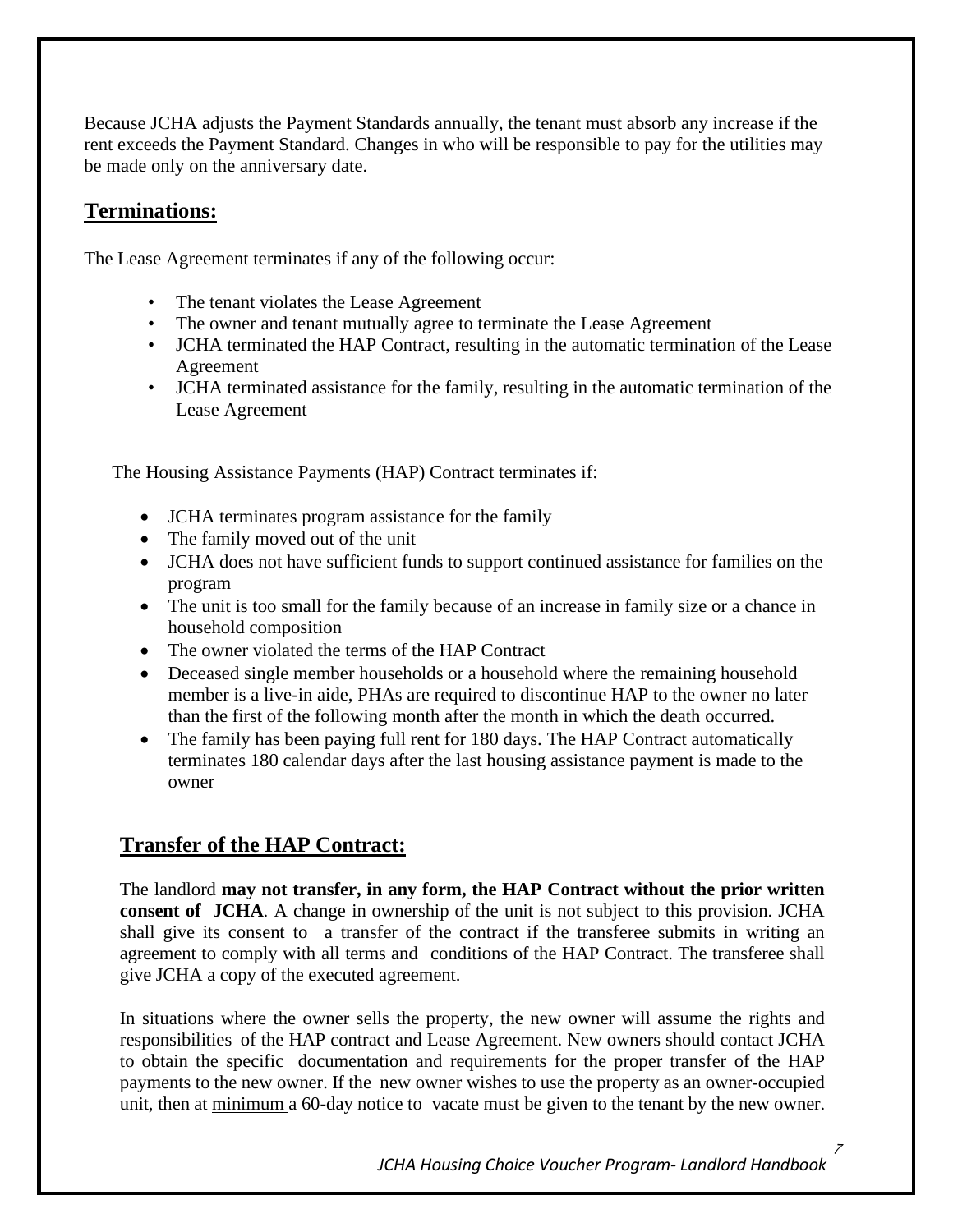As soon as JCHA is notified of an imminent foreclosure, the HAP payment is put on "hold" status until it can be determined who actually owns the property. A recorded release from the trustee showing the current owner of record is required in order to release the held funds and resume payments from JCHA. JCHA will issue a voucher to the tenant to move at the time the housing agency is notified the unit is in foreclosure.

The following areas of May 20, 2009 federal law regarding foreclosures will apply:

- If the tenant is under a Lease Agreement (not on a month-to-month lease), the Lease Agreement must be honored by the new owner, unless the new owner wished to occupy the home, in which case a 90-day notice to vacate is required.
- If the tenant is under a month-to-month Lease Agreement, the 90-day notice to vacate is still required to terminate the Lease Agreement.

## **Fraud and Abuse:**

Incidents of fraud, willful misrepresentation, or intents to deceive concerning the Housing Choice Voucher Program, are CRIMINAL ACTS (Section 1001 of Title 18 of the United States Code). If a landlord, tenant, of housing agency employee is suspected of committing any fraudulent actions, JCHA is required to refer the matter to the proper authorities.

Examples of fraud involving *tenants* include:

- Failing to accurately report **all** income.
- Allowing unauthorized persons to reside in the unit.
- Not using the home as a full-time residence.
- Making a side agreement with the landlord resulting in the tenant paying more in Tenant Rent than determined by JCHA.

Examples of fraud involving *housing agency employees* include:

- Accepting payments from Landlords to certify substandard units as standard.
- Certifying ineligible applicants or participants as eligible.
- Accepting kickbacks from Landlords or Tenants to allow rents in excess of the reasonable rent limitation.

#### **IMPORTANT!** LANDLORDS CANNOT ASK FOR "MONEY ON THE SIDE" WHILE ON A CONTRACT WITH JCHA. THIS CONSTITUTES AS FRAUD.

#### **Violence Against Women Act (VAWA):**

A Federal Law that went into effect in 2006 protects individuals who are victims of domestic violence, dating violence, and stalking. The name of the law is the Violence Against Women Act, or "VAWA." This notice explains your obligations under VAWA.

*JCHA Housing Choice Voucher Program- Landlord Handbook*